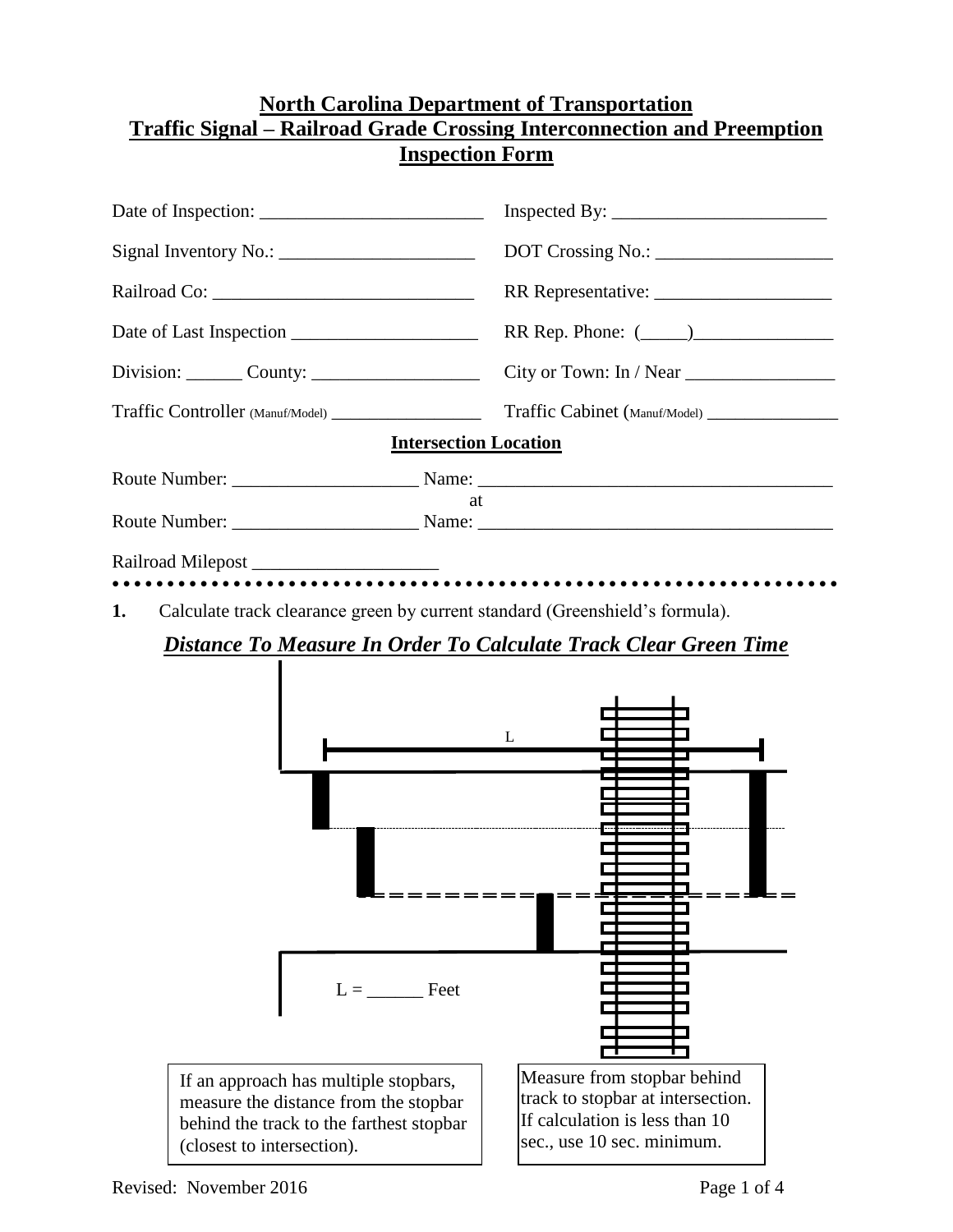North Carolina Department of Transportation

Traffic Signal-Railroad Grade Crossing Interconnection and Preemption Inspection Form

- **a.)** Insert distance L into formula below:
	- 2 sec. x  $L/20$  (L = distance divided by 20 feet per car)
	- + 4 sec. (Start-up delay)
	- \_\_\_\_\_\_\_ Seconds = Greenshield's Formula Calc. for **TRACK CLEARANCE GREEN**.
- **b.)** If **SIMULTANEOUS PREEMPTION** is used, record the calculated value shown in item **1a)** (above) in the TRACK CLEARANCE GREEN section in the chart under item 2 (below) and skip items **1c)** and **1d).**
- **c.)** If **ADVANCE PREEMPTION** is used, the RIGHT OF WAY TRANSFER TIME must be calculated and added to the Greenshield's calculation to determine the total amount of TRACK CLEARANCE GREEN time (see item **1d)** below):
- **d.)** If ADVANCE PREEMPTION is used, calculate **RIGHT OF WAY TRANSFER TIME**:

|                                                                                                  | Min Green Before Preempt           |
|--------------------------------------------------------------------------------------------------|------------------------------------|
|                                                                                                  | Ped Clear Before Preempt           |
|                                                                                                  | <b>Yellow Clear Before Preempt</b> |
|                                                                                                  | <b>Red Clear Before Preempt</b>    |
| Amount of RIGHT OF WAY TRANSFER TIME $=$                                                         | Seconds                            |
| <b>GREENSHIELD'S Formula Green [From 1a)]</b> +                                                  | Seconds                            |
| Total Amount of TRACK CLEAR GREEN TIME =<br>chart below in item 2 beside TRACK CLEARANCE GREEN). | Seconds (Record this time in       |
|                                                                                                  |                                    |

**e.)** Is the calculated **TRACK CLEARANCE GREEN** time above for the type of preemption used at this crossing (advance or simultaneous), consistent with what is shown on the signal plans and/or programmed in the field? **Yes No**

## **2.** Calculate the **PREEMPTION TIME REQUIRED**:

| Function                           | Seconds |
|------------------------------------|---------|
| <b>Delay Time</b>                  |         |
| <b>Ped Clear Before Preempt*</b>   |         |
| <b>Min Green Before Preempt</b>    |         |
| <b>Yellow Clear Before Preempt</b> |         |
| <b>Red Clear Before Preempt</b>    |         |
| <b>Track Clearance Green</b>       |         |
| <b>Track Clearance Yellow</b>      |         |
| <b>Track Clearance Red</b>         |         |
| <b>Preemption Time Required</b>    |         |

*\*Note: PED CLEAR BEFORE PREEMPT should be timed concurrently with YELLOW CLEAR BEFORE PREEMPT. Enter only the exclusive amount of PED CLEAR time that is not displayed concurrently with the YELLOW CLEAR (ex.* 5 sec. Ped Clear  $-4.5$  sec. Yel. Clear  $= .5$  sec.).

*—*Enter the above PREEMPTION TIME REQUIRED in **Item 14a)** of this form*—*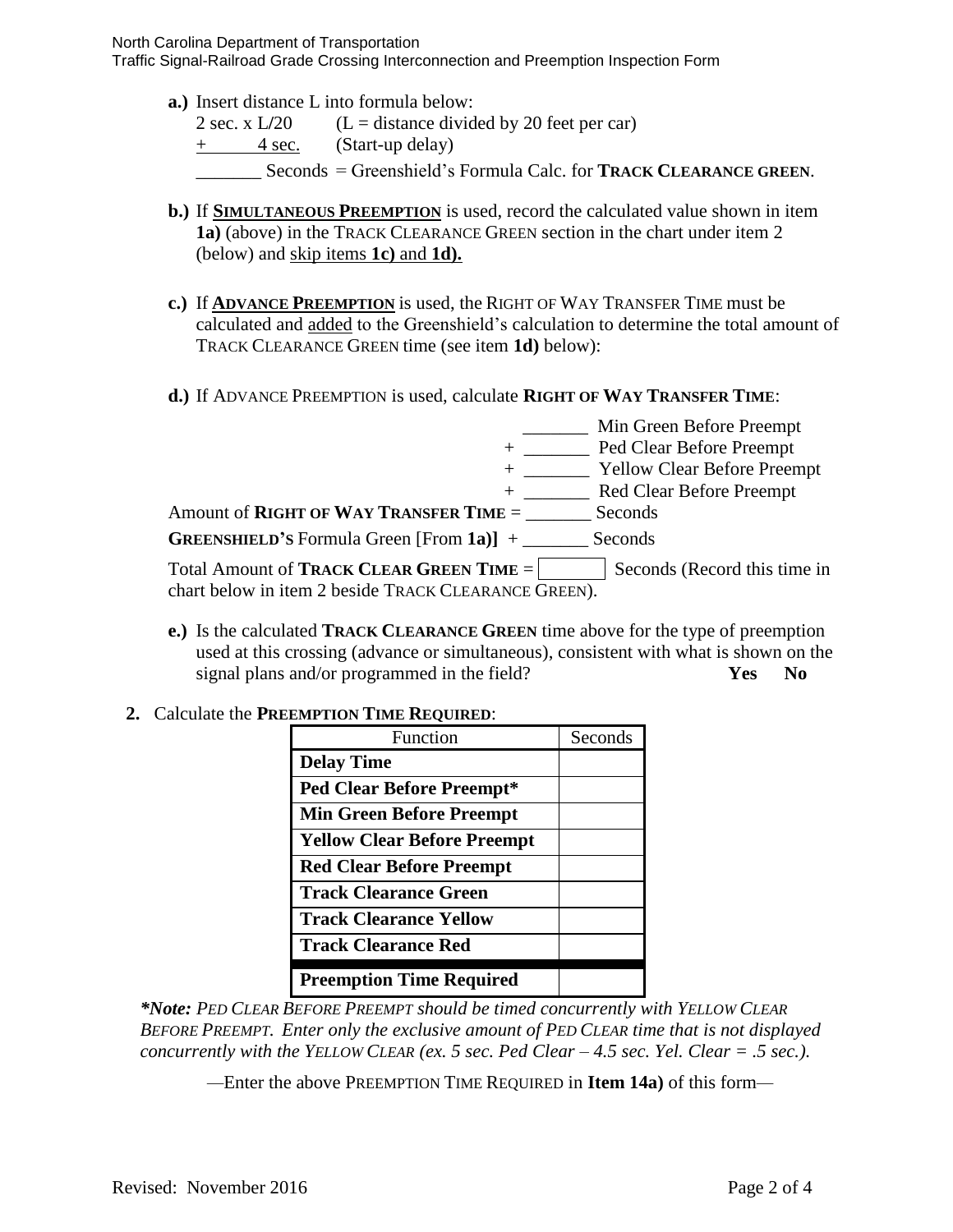| <b>3.</b> OBSERVE OPERATION of the traffic signal (including control equipment in the cabinet<br>and field equipment) for proper programming $\&$ operation. Is equipment |     |             |      |
|---------------------------------------------------------------------------------------------------------------------------------------------------------------------------|-----|-------------|------|
| operating properly and does the operation coincide with the signal plans?                                                                                                 |     | Yes         | No   |
| a) Are signs shown on signal plan installed properly?                                                                                                                     |     | <b>Yes</b>  | No   |
| <b>4.</b> If intersection has MULTIPLE PREEMPTS in use, verify that<br>the RAILROAD PREEMPT is set as the <b>HIGHEST PRIORITY</b> .                                       | N/A | <b>Pass</b> | Fail |
| 5. If crossing has multiple through line tracks — perform <b>SECOND TRAIN</b><br><b>SEQUENCE</b> test (preempt re-service).                                               | N/A | <b>Pass</b> | Fail |
| a) Does preempt call release immediately when gates begin to rise?                                                                                                        |     | <b>Pass</b> | Fail |
|                                                                                                                                                                           |     |             |      |
| Identify the general type of railroad signal equipment with its particular reaction time:<br>6.                                                                           |     |             |      |

Manuf.: \_\_\_\_\_\_\_\_\_\_\_\_\_\_\_\_\_\_\_\_\_\_\_ Model: \_\_\_\_\_\_\_\_\_\_\_\_\_\_\_\_\_\_\_\_\_ Reaction time: \_\_\_\_\_\_\_\_\_Seconds

*Note: Reaction time will be used in RR WARNING TIME formula (item 9). If reaction time cannot be obtained, use 5 seconds as worst case.*

**7.** Obtain the **TRACK CIRCUIT APPROACH LENGTHS** for each direction from the railroad signal maintainer / inspector as shown on their PLAN OF RECORD or inspection documentation in the railroad signal cabinet:

Northbound/Eastbound approach: \_\_\_\_\_\_\_\_\_\_\_ Southbound/Westbound approach: \_\_\_\_\_\_\_\_\_\_\_\_\_\_

Indicate to what point approach length is measured from starter/shunt, as each railroad may reference differently (circle):

ISLAND EDGE OF CROSSING SURFACE EDGELINE OF TRAVEL CENTER OF CROSSING

**8.** Obtain **MAXIMUM TRAIN SPEED** for the crossing from railroad signal maintainer / inspector (*using Timetable Speed or Railroad Permanent Speed Restriction*):

Railroad Northbound / Eastbound approach: MPH

Railroad Southbound / Westbound approach: \_\_\_\_\_\_\_\_MPH

**9.** Calculate amount of **RR WARNING TIME** provided by track circuitry as calculated using the formula below (use space provided at bottom of page to aid in calculation):

(Shortest Approach Length in Feet) (Minus) Equipment Reaction Time = **RR Warning Time** (1.47) (Train Speed in MPH)